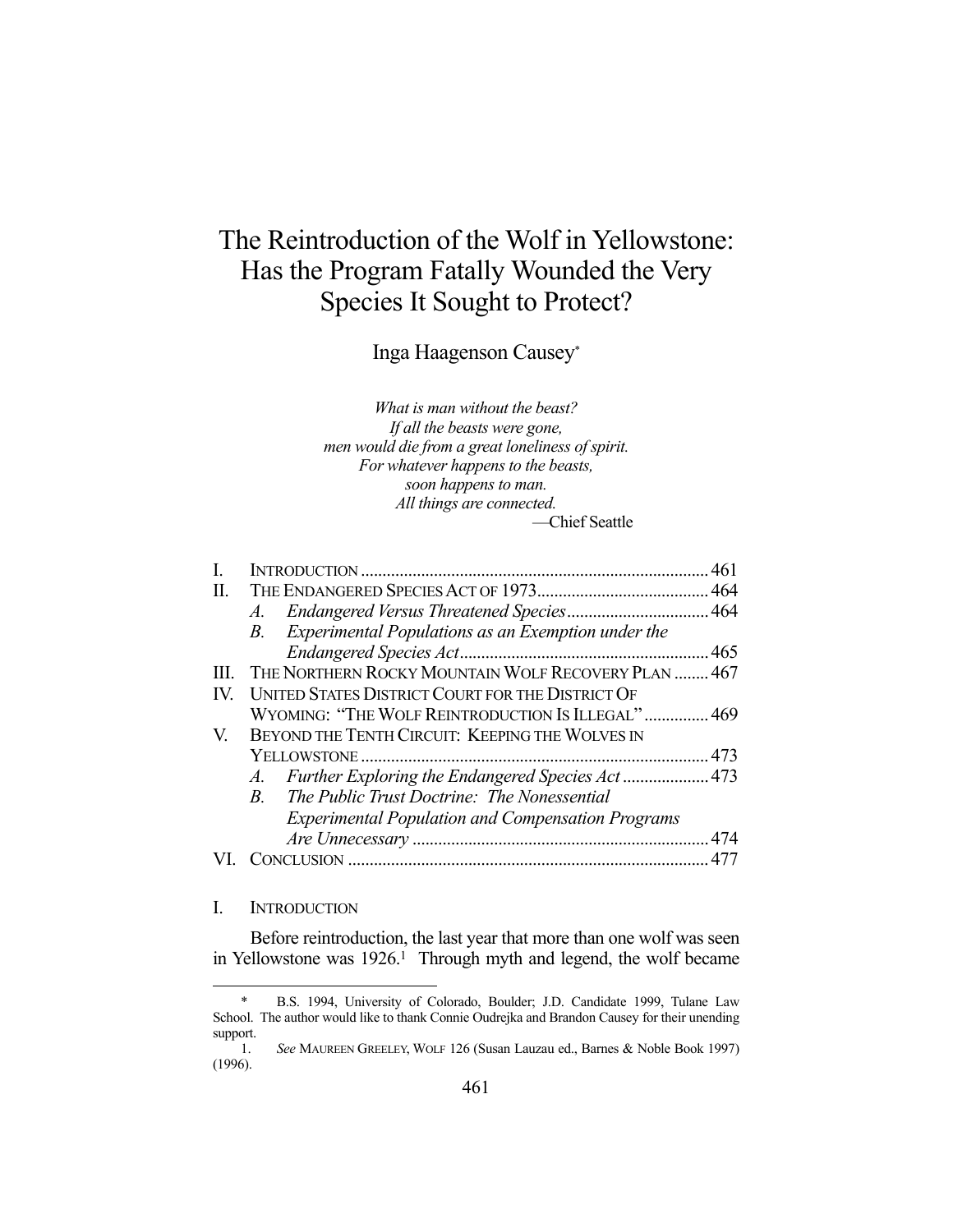one of society's most hated creatures. The extirpation of the wolf began long before the United States was even a country. As early as 300 B.C., wolfhounds were bred by the Irish for killing wolves.<sup>2</sup> Wolves were abolished from Denmark by 1772, from Ireland by 1821, and from Britain by 1848.<sup>3</sup> North America soon followed suit. In the mid-1800s, after the decimation of the buffalo, the fur trade shifted and wolves became prime targets.4 As the number of farms and ranches grew in middle America, so too did the number of cattle and sheep. Although there were very few records of cattle attacks by wolves during this early period, ranchers waged a war against the wolves that today would seem incomprehensible.5 Ranchers and "wolfers" alike began to insert strychnine into the carcasses of dead animals in hopes of killing wolves that fed on the animal.<sup>6</sup> As many as one hundred dead wolves could be found at a single bait.7 Between 1870 and 1877, approximately 55,000 wolves were killed each year.<sup>8</sup> By about 1900 the wolf was eradicated from most of the eastern United States.<sup>9</sup> In 1907, the United States Biological Survey declared the extermination of the wolf as the paramount objective of the government.10 Three hundred full-time hunters and trappers were hired for predator control and bounties were offered to kill wolves.11 Montana records reported that a total of 80,730 wolves were killed from 1883 to 1918.12 In Yellowstone alone, from 1914 to 1926, 136 wolves were killed.13 By 1926, the wolf was gone from the Great Plains.14 Washington State killed its last wolf in 1940, and both Colorado and Wyoming abolished the last of their wolf population in 1943.15 The United States succeeded in eliminating the wolf from nearly 95 percent of its original habitat.<sup>16</sup>

 <sup>2.</sup> *See id*. at 104.

 <sup>3.</sup> *See id*.

 <sup>4.</sup> *See id.* at 106.

 <sup>5.</sup> *See id.*

 <sup>6.</sup> *See id*.

 <sup>7.</sup> *See* Timothy B. Strauch, *Holding the Wolf by the Ears: The Conservation of the Northern Rocky Mountain Wolf in Yellowstone National Park*, 27 LAND & WATER L. REV. 33, 39  $(1992).$ <br>8.

 <sup>8.</sup> *See id.* 

 <sup>9.</sup> *See id.* at 108.

 <sup>10.</sup> *See* GREELEY, *supra* note 1, at 106.

 <sup>11.</sup> *See id.* 

 <sup>12.</sup> *See* Post Register, *War on the Wolves was Fierce, Cruel* (last modified Jan. 15, 1995) <http://www.idahonews.com/wolf/w8war.htm>.

 <sup>13.</sup> *See id.* 

 <sup>14.</sup> GREELEY, *supra* note 1, at 108.

 <sup>15.</sup> *See id*.

 <sup>16.</sup> *See id.*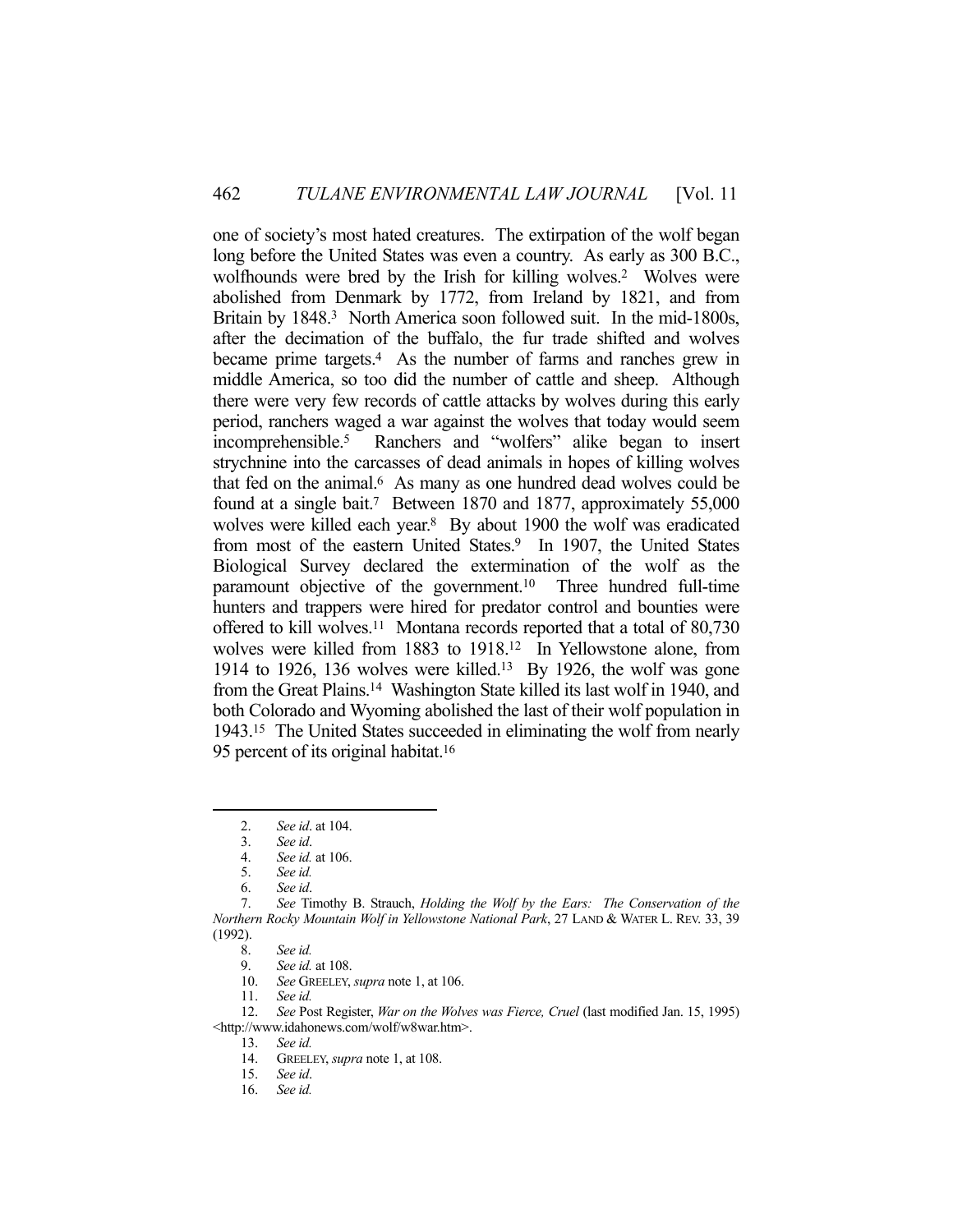Finally in 1973, pursuant to the Endangered Species Act<sup>17</sup> (ESA or the Act), the wolf that once lived in Yellowstone National Park, known as the Northern Rocky Mountain Wolf, was listed as an endangered species.18 The entire species of gray wolf (canis lupus) was listed as endangered in the lower 48 states, except in Minnesota where it was listed as threatened.19 Although wolf pack activity has not been confirmed in Yellowstone since the 1930's, from 1927 through 1966, thirty-five "sightings" of single or pairs of wolves came from the northern area of the Park.20 However, since the 1970's there have been no confirmed sightings of wolves in Yellowstone.<sup>21</sup>

 Efforts to restore the gray wolf to the northern Rocky Mountains date back to 1872, when the Yellowstone Park Act was enacted.<sup>22</sup> The Yellowstone Park Act demands that the Secretary of the Interior "prevent the wanton destruction of game."23 A 1973 plan for Yellowstone Park specified that the park's goal was to conserve the park's natural ecosystem by restoring native species that were eliminated by humans.<sup>24</sup> The reintroduction of the gray wolf in Yellowstone has met with much controversy and the future of the wolf in the park is uncertain.

 On December 12, 1997, the United States District Court for the District of Wyoming held that the reintroduction of the wolf in Yellowstone violated the ESA.<sup>25</sup> District Court Judge Downes further ordered that all reintroduced wolves be removed from Yellowstone.26 He stated that the killing of "experimental population" wolves in Yellowstone and Idaho which are caught attacking livestock violates the ESA because there is a chance that the wolf which was killed will not be an "experimental population" wolf, but actually a naturally occurring wolf.27 Additionally, he held that an experimental population is allowed only when the experimental population is wholly separate geographically from

 <sup>17.</sup> Endangered Species Act, Pub. Law 93-205, Dec. 23, 1973, 87 Stat. 884 (codified as amended in 16 U.S.C. §§ 1531-1544 (1994)).

 <sup>18.</sup> *See* Wyoming Farm Bureau Fed'n v. Babbitt, Nos. 94-CV-286-D, 95-CV-027-D, 95- CV-1015-D 1997 WL 781027, at \*1 (D. Wyo. Dec. 12, 1997).

 <sup>19.</sup> *See id.*

 <sup>20.</sup> *See* Strauch, *supra* note 7, at 44-45.

 <sup>21.</sup> *See id.* at 45.

 <sup>22.</sup> *See* Robert C. Moore, *The Pack is Back: The Political, Social, and Ecological Effects of the Reintroduction of the Gray Wolf to Yellowstone National Park and Central Idaho*, 12 T.M. COOLEY L.REV. 647, 651 (1995).

 <sup>23.</sup> *Id.* at 651.

 <sup>24.</sup> *Id.*

 <sup>25.</sup> Wyoming Farm Bureau Federation v. Babbitt, Nos. 94-CV-286-D, 95-CV-027-D, 95- CV-1015-D, 1997 WL 781027, at \*23 (D. Wyo. Dec. 12, 1997).

 <sup>26.</sup> *Id.*

 <sup>27.</sup> *Id.*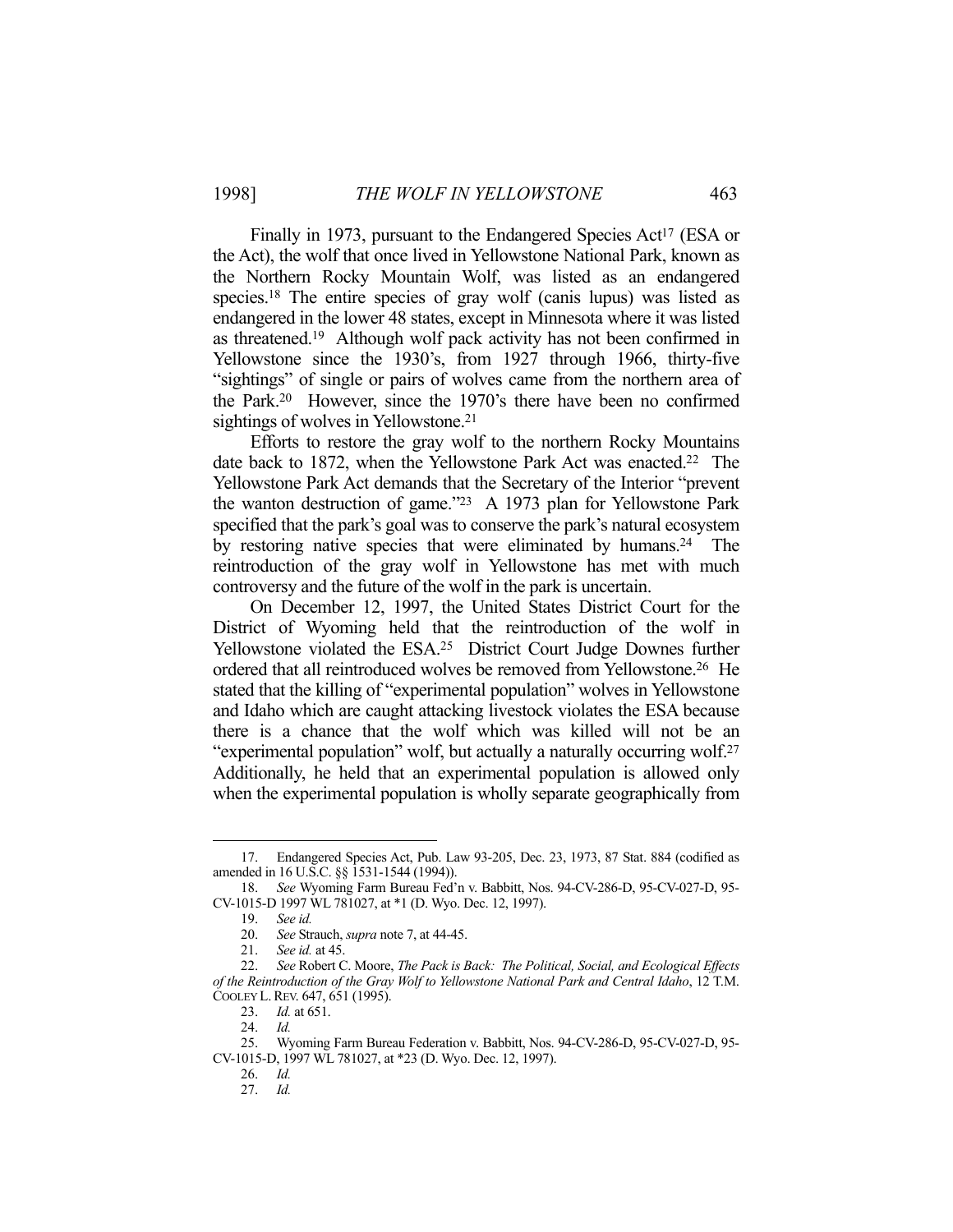non-experimental populations of the same species.28 Judge Downes stated that the legislative history of the ESA did not intend to allow the reduction of naturally occurring populations of wolves.29 This Comment explores the ESA and the Public Trust Doctrine as potential answers to the district court's ruling that the reintroduction of the wolf in Yellowstone is illegal.

#### II. THE ENDANGERED SPECIES ACT OF 1973

 The ESA proclaims the purpose of providing "'a means whereby the ecosystems upon which [the species] depend may be conserved.'"30 It accomplishes this by declaring a policy "'that *all* Federal departments and agencies shall seek to conserve endangered species and threatened species and shall utilize their authorities in furtherance of the purposes of this [Act].'"31 The Act requires agencies to use "'all methods and procedures'" necessary to bring any endangered or threatened species back to a position where protection is no longer necessary.32 Additionally, the ESA includes any member of the animal or plant kingdom in its definition of wildlife and plant species to eliminate a more stringent interpretation.33

#### *A. Endangered Versus Threatened Species*

 The ESA protects two groups of species: "endangered" and "threatened."34 An endangered species is "'any species which is in danger of extinction throughout all or a significant portion of its range.<sup>1135</sup> A threatened species is "'any species which is likely to become an endangered species in the foreseeable future throughout all or a significant portion of its range."<sup>36</sup> Additionally, the ESA provides for protection of a "critical habitat," which it defined in 1978 as "a portion of the area occupied by a listed species, the entirety of the species' occupied area, or even areas outside the currently occupied area."37 In every instance, it must be determined whether the area is "'essential to the

<u>.</u>

37. *Id.* at 202.

 <sup>28.</sup> *Id.* at \*21.

 <sup>29.</sup> *Id.* at \*20.

 <sup>30.</sup> MICHAEL J. BEAN & MELANIE J. ROWLAND, THE EVOLUTION OF NATIONAL WILDLIFE LAW 199 (3d ed. 1997) (quoting 16 U.S.C. § 1531(a)(3) (1982)).

 <sup>31.</sup> *Id.* at 199 (quoting 16 U.S.C. § 1531(b) (1982)) (emphasis added).

 <sup>32.</sup> *Id.* (quoting 16 U.S.C. § 1531(c) (1982)).

 <sup>33.</sup> *See id*. at 199-200.

 <sup>34.</sup> *Id.* at 201.

 <sup>35.</sup> *Id.* (quoting 16 U.S.C. § 1532(6) (1982)).

 <sup>36.</sup> *Id.* at 201 (quoting 16 U.S.C. § 1532(20) (1982)).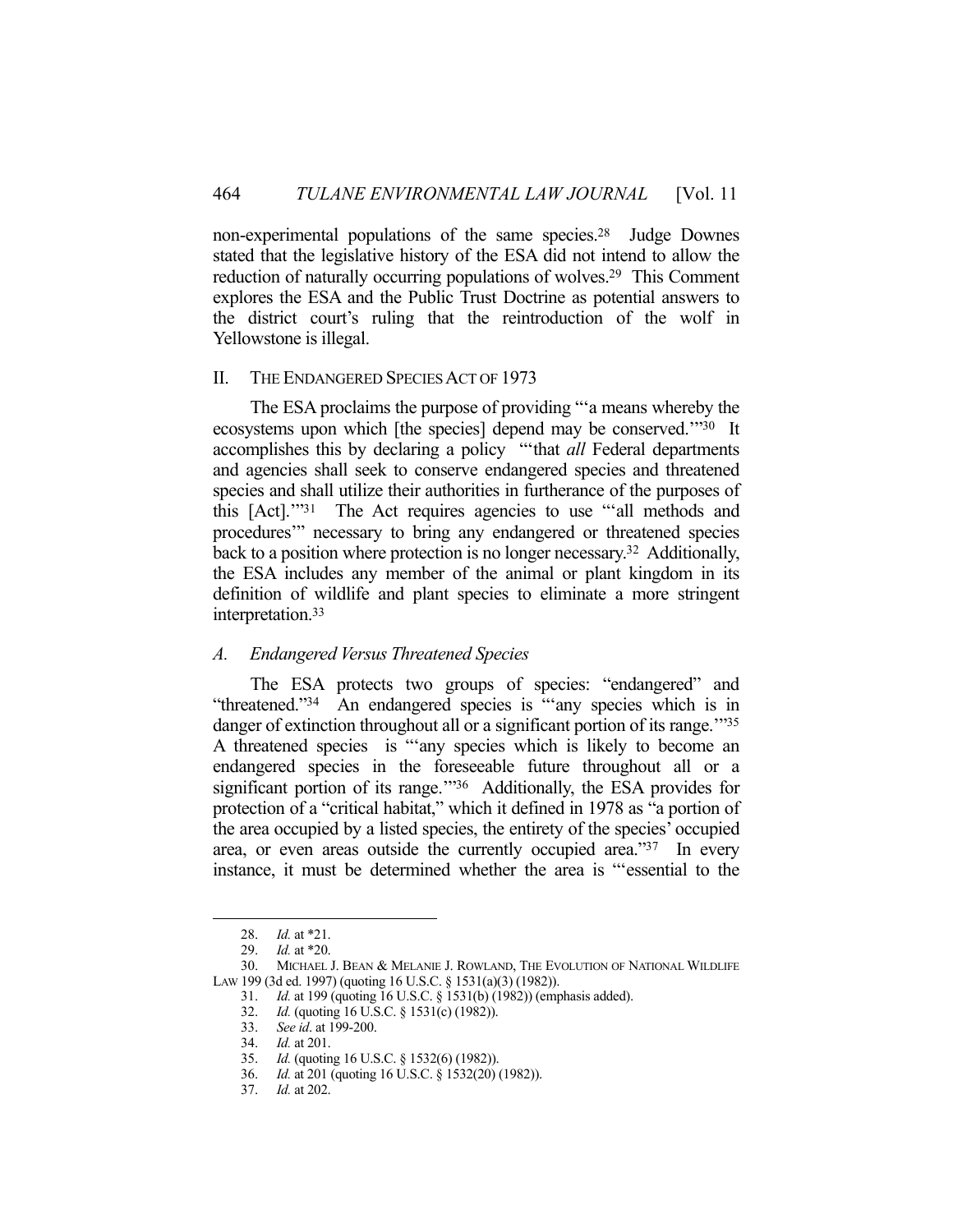conservation of the species.'"38 Critical habitat also includes areas into which future expansion of a listed species is vital to assure its survival or recovery.39

 The Fish and Wildlife Service has an affirmative duty to use all methods and procedures which are necessary to bring any endangered or threatened species to a position at which ESA protection is no longer necessary.40 In order to bring a species "back from the brink," federal agencies must adopt "recovery plans," which seek to attain population numbers where disease, inbreeding, and other factors no longer threaten the species.41

## *B. Experimental Populations as an Exemption under the Endangered Species Act*

 The ESA enables the Secretary of the Interior to permit acts that otherwise are prohibited "for scientific purposes or to enhance the propagation or survival of the affected species."42 These acts might include the "taking" or "harming" of a species in order to allow reintroduction of a predator in populated areas. However, the Secretary may only grant these permits if they will not disadvantage the protected species.<sup>43</sup> In 1982, the ESA was amended to add "experimental populations."44These "experimental populations" allow fewer restrictions on endangered species than are usually required under the Act.45 As an example, after reintroduction in the present situation, ranchers are allowed to kill experimental population wolves which are caught in the act of killing livestock.46 Experimental population can be defined as "any population (including any offspring arising solely therefrom) authorized by the Secretary for release . . . but only when, and at such times as, the population is wholly separate geographically from nonexperimental populations of the same species."47 The definition further specifies that the Secretary may authorize a release of an endangered or threatened species outside of its current range if it "will further the conservation of the species."48 The Department of the Interior found that the release of Canadian wolves into

 <sup>38.</sup> *Id.*  39. *See id.*

 <sup>40.</sup> *See* Strauch, *supra* note 7, at 48.

 <sup>41.</sup> *See id.* at 49.

 <sup>42.</sup> BEAN & ROWLAND,*supra* note 30, at 231.

 <sup>43.</sup> *See id.*

 <sup>44.</sup> *See id.* at 232.

 <sup>45.</sup> *See id.*

 <sup>46.</sup> *See* GREELEY,*supra* note 1, at 128-29.

 <sup>47.</sup> Endangered Species Act, 16 U.S.C. § 1539(10)(j)(1) (1994).

 <sup>48.</sup> *Id.* § 1539(10)(j)(2)(A).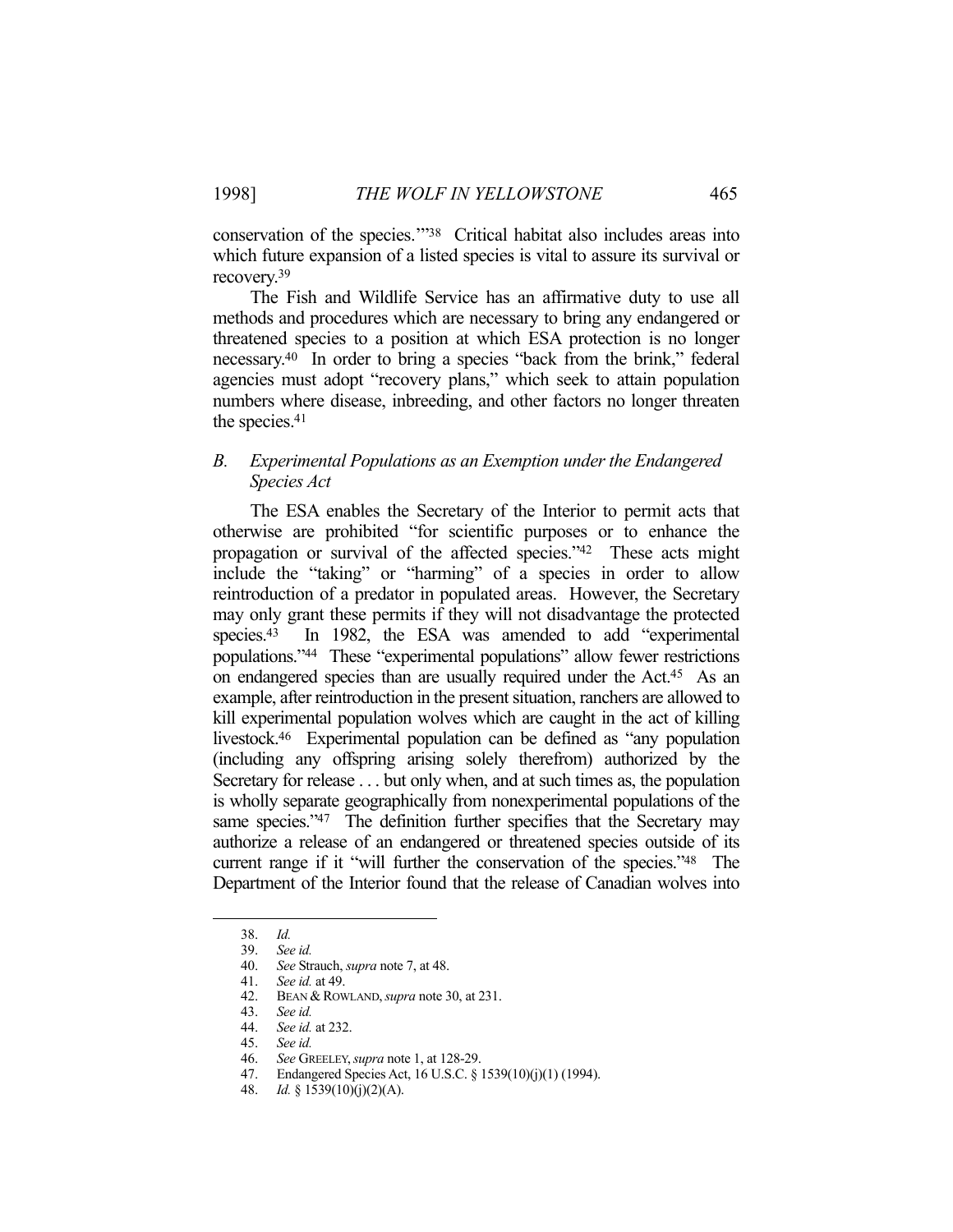the Yellowstone area would help to delist canis lupus from the endangered species list in North America.<sup>49</sup>

 Before authorizing the release, the Secretary is required to identify whether the population is "essential to the continued existence of an endangered species or a threatened species."50 An experimental population is "non-essential" if loss of the population would not noticeably reduce the probability of species' survival.<sup>51</sup> A population is "essential" if loss of the population significantly impacts the species' chances for survival.52 The Act further specifies that for non-essential populations, the species shall have full protection under the Act within the National Wildlife Refuge System or the National Park System, but not outside of the borders of these areas.<sup>53</sup> However, "essential" populations have full protection under the ESA.<sup>54</sup> Whether the experimental populations are labeled essential or non-essential, they are to be listed as a threatened species.55

Legislative history further clarifies the intent of the Act:

The language is unartful . . . but the legislative history is clear that it is the population itself, and not its individual members, that is to be treated as threatened. . . . Treating an experimental population as a separately listed species has an interesting consequence for the application of Section 7 to nonexperimental populations of the same species. When determining whether a federal action will jeopardize the continued existence of a listed species, the Secretary must evaluate the effects of the action solely on the nonexperimental populations, since the experimental populations are treated as separately listed 'species.' This seems to be the intended result, since nothing in the legislative history of the 1982 Amendments suggests that establishing an experimental population reduces Section 7 obligations toward naturally occurring populations of a listed species. Of course, if the establishment of an experimental population brings about the recovery of a species, then it may be appropriate to delist all populations.<sup>56</sup>

It is clear that the legislature intended that experimental populations must not interfere with the protection of naturally occurring species.

 In 1995, the House voted to temporarily suspend all new listings of endangered species.57 Senator Slade Gorton (R-WA) introduced legislation

 <sup>49.</sup> *See* Strauch, *supra* note 7, at 57.

 <sup>50. 16</sup> U.S.C. § 1539(10)(j)(2)(B).

 <sup>51.</sup> Strauch, *supra* note 7, at 57.

 <sup>52.</sup> *See id.* 

<sup>53.</sup> *See* 16 U.S.C. § 1539(10)(j)(2)(C)(i).<br>54. *See* BEAN & ROWLAND, *supra* note 30 See BEAN & ROWLAND, *supra* note 30, at 233.

 <sup>55.</sup> *See id.*

 <sup>56.</sup> *Id*. at 233 n.203 (citing H. R. CONF. REP. No. 97-835, 97th Cong., 2d Sess. at 34 (1992), *reprinted in* 1982 U.S.C.C.A.N. 2860, 2875).

 <sup>57.</sup> *See* GREELEY, *supra* note 1, at 139.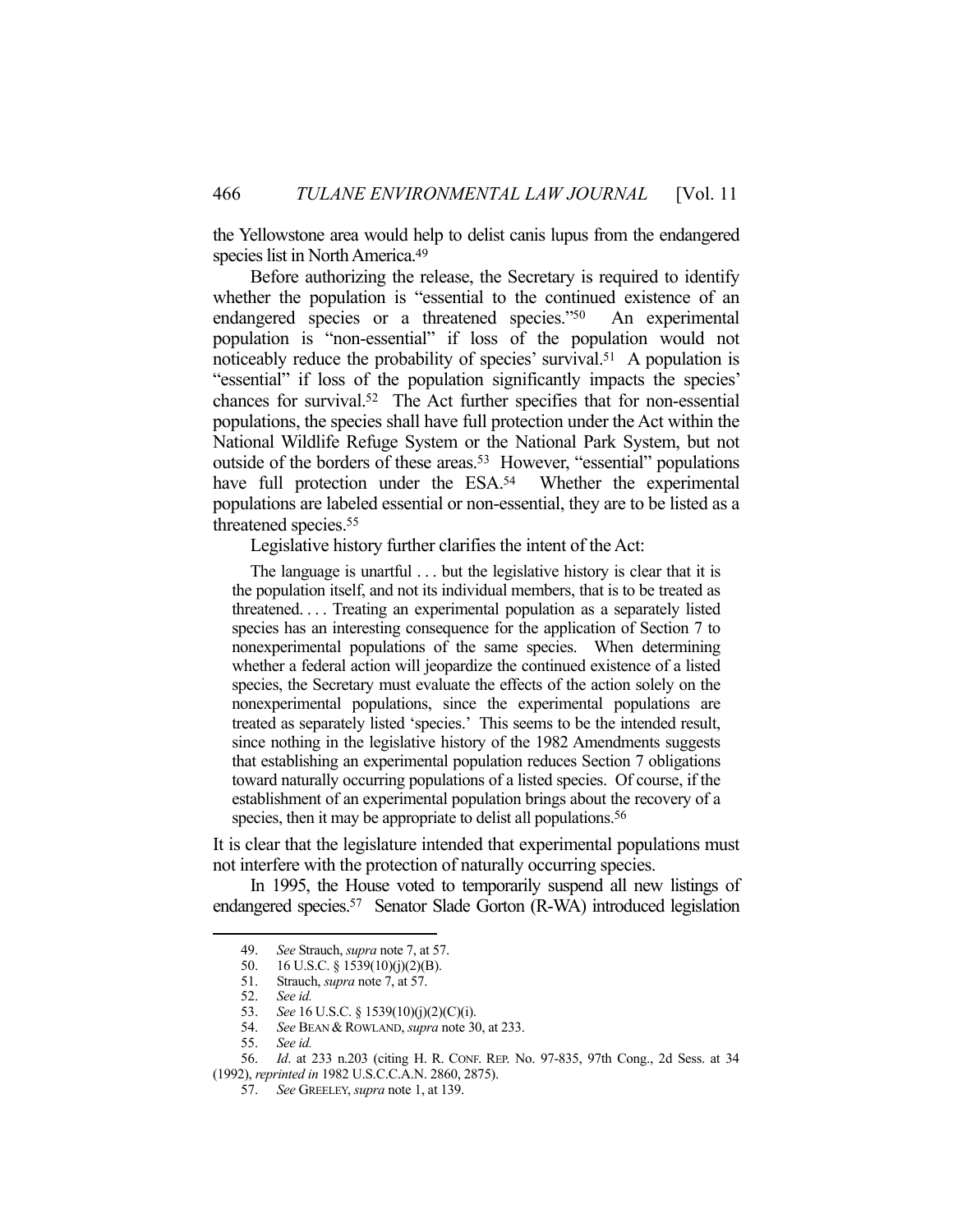which would reform the ESA.<sup>58</sup> His bill would require the Secretary of the Interior to set a "conservation objective" for every species that may require recovery.59 Additionally, the ESA's current requirement obligating the federal agencies to consult with the United States Fish and Wildlife Service and the National Marine Fisheries Service regarding the potential impact of federal actions on species survival would no longer be a mandatory provision.<sup>60</sup> Fortunately, the bill was never passed.

#### III. THE NORTHERN ROCKY MOUNTAIN WOLF RECOVERY PLAN

 Wolf recovery efforts began in the 1970s when an interagency recovery team was established by the United States Fish and Wildlife Service.<sup>61</sup> A wolf recovery plan recommending the reintroduction of the wolf in Yellowstone was actually signed in 1980.<sup>62</sup> However, no action was ever taken on the 1980 plan.<sup>63</sup> Therefore, a revised plan was approved in 1987 which identified a recovery of the wolf population to include at least ten breeding pairs of wolves for three consecutive years in northwestern Montana, central Idaho, and the Yellowstone area.64 The plan recommended the introduction of an experimental population in Yellowstone under Section 10(j) of the ESA and the natural recovery of the wolf in Montana and Idaho.<sup>65</sup> However, in 1987 and 1988, attempts to initiate the necessary environmental impact statements were hindered by opponents to the reintroduction plan in the Senate.<sup>66</sup> In 1993, an environmental impact statement was released which included five alternatives: (1) reintroduction of experimental populations; (2) natural recovery alternative (no action alternative); (3) a no wolf alternative (change laws to prevent wolf recovery); (4) wolf management committee alternative (establish legislation allowing states to implement wolf recovery and management without federal intervention); and (5) reintroduction of nonexperimental wolves (reintroduction with full

1

65. *See id.* 

 <sup>58.</sup> *See id.* 

 <sup>59.</sup> *See id.* 

 <sup>60.</sup> *See id.* 

 <sup>61.</sup> *See* Kevin J. Madonna, *The Wolf in North America: Defining International Ecosystems vs. Defining International Boundaries*, 10 J. LAND USE &ENVTL. L. 305, 312 (1995). 62. *See* GREELEY, *supra* note 1, at 126.

 <sup>63.</sup> *See id.* 

 <sup>64.</sup> *See* Madonna, *supra* note 61, at 312.

 <sup>66.</sup> *See* GREELEY, *supra* note 1, at 127. The Department of the Interior actually released a 600 page report in 1990, entitled *Wolves for Yellowstone?* The report specified that it was possible to restore wolves with minimal impact on livestock, local economy, and other wildlife. The study further concluded that the reintroduction in the park would complete the ecological balance as it was before extirpation. *See id.*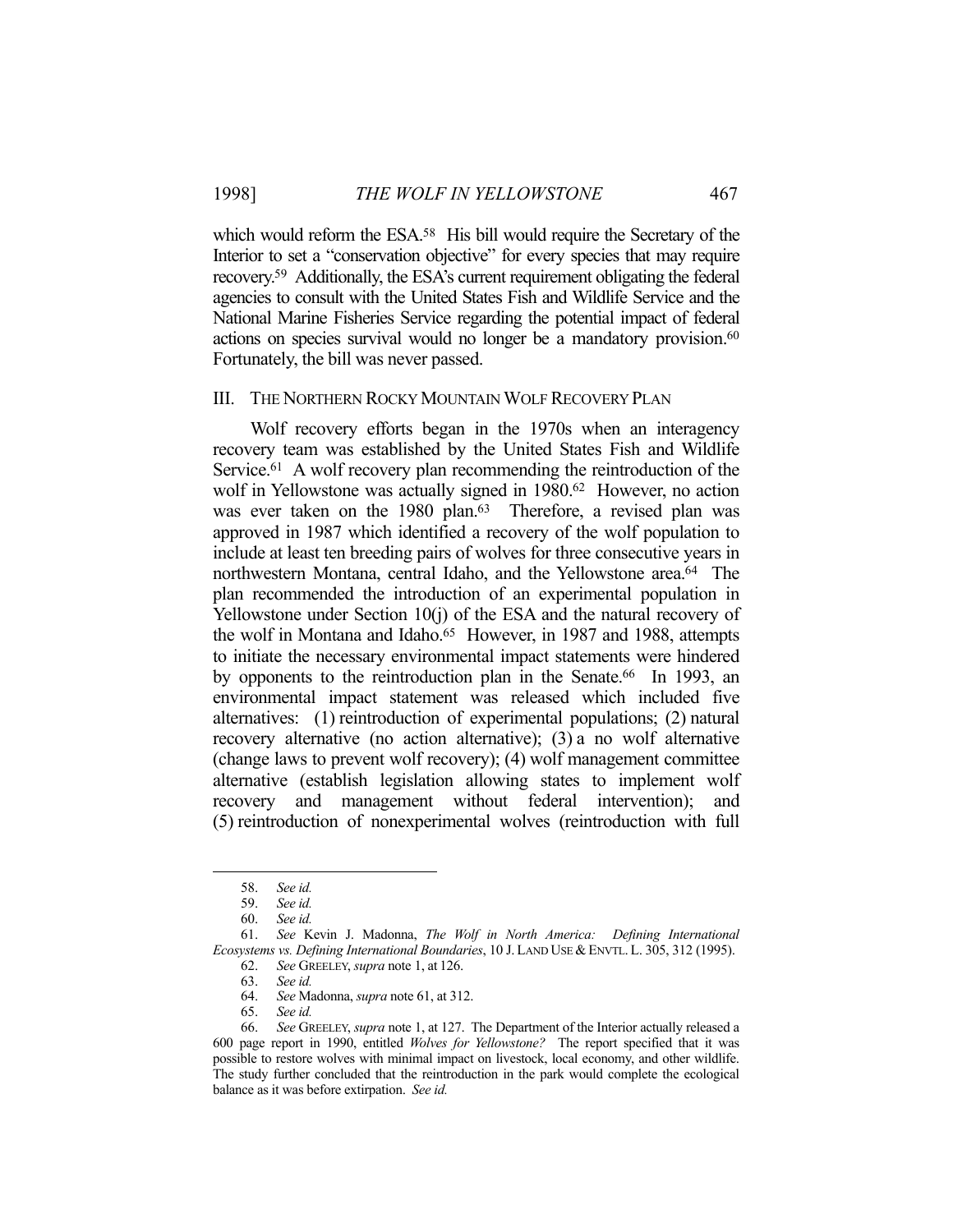protection for wolves under the ESA).<sup>67</sup> The proposal recommended the reintroduction of a non-essential experimental population of gray wolves in Yellowstone National Park and central Idaho.<sup>68</sup>

 The Fish and Wildlife Service recommended that fifteen wolves be reintroduced in Yellowstone and in Idaho annually, commencing in 1994.69 The Plan involved the release of ninety to one hundred and fifty wolves from Canada to Yellowstone and Idaho over a three- to five-year period.70 The Plan would allow for the management of the wolves by both government agencies and the public to minimize conflicts over attacks on livestock.71 The final version of the rules governing the reintroduction plan provided for full review of the reintroduction within three years and increased flexibility for private citizens to harass or even kill wolves caught in the act of killing livestock.72 If all went as planned, the reintroduction would result in a recovery of ten breeding pairs of wolves for three successive years by the year 2002.73

 However, when the first of the wolves were to be transported from Canada to acclimation pens in Yellowstone, two lawsuits were filed.74 The American Farm Bureau, in conjunction with the State Farm Bureaus of Wyoming, Montana, and Idaho filed suit in the Federal District Court of Wyoming claiming that the Department of Interior failed to adequately analyze potential impacts on ranchers, wildlife, and public land use.75 At the same time, the Sierra Club Legal Defense Fund gave notice of its intended lawsuit, arguing that the wolves already in Idaho would not be adequately protected because they currently have full protection under the ESA, and the introduction of the non-essential experimental population of wolves would diminish protection of the Idaho wolves.<sup>76</sup> Accordingly, the Fish and Wildlife Service agreed to delay transfer of the wolves from Canada until January 1, 1995.77 On January 3, 1995, after the Farm Bureaus' request for preliminary injunction was denied, thirty Canadian wolves were on their way to Yellowstone.78

 <sup>67.</sup> *See* GREELEY, *supra* note 1, at 127.

 <sup>68.</sup> *See* Madonna, *supra* note 61, at 314.

 <sup>69.</sup> *See* Wyoming Farm Bureau Fed'n v. Babbitt, Nos. 94-CV-286-D, 95-CV-027-D, 95- CV-1015-D, 1997 WL 781027, at \*1 (D. Wyo. Dec. 12, 1997).

 <sup>70.</sup> *See id.* at \*2.

 <sup>71.</sup> *See generally* GREELEY, *supra* note 1, at 128-29.

 <sup>72.</sup> *See id.*

 <sup>73.</sup> *See id.* at 129.

See id.

 <sup>75.</sup> *See id.*

 <sup>76.</sup> *See id.* 

 <sup>77.</sup> *See id.* 

 <sup>78.</sup> *See id.*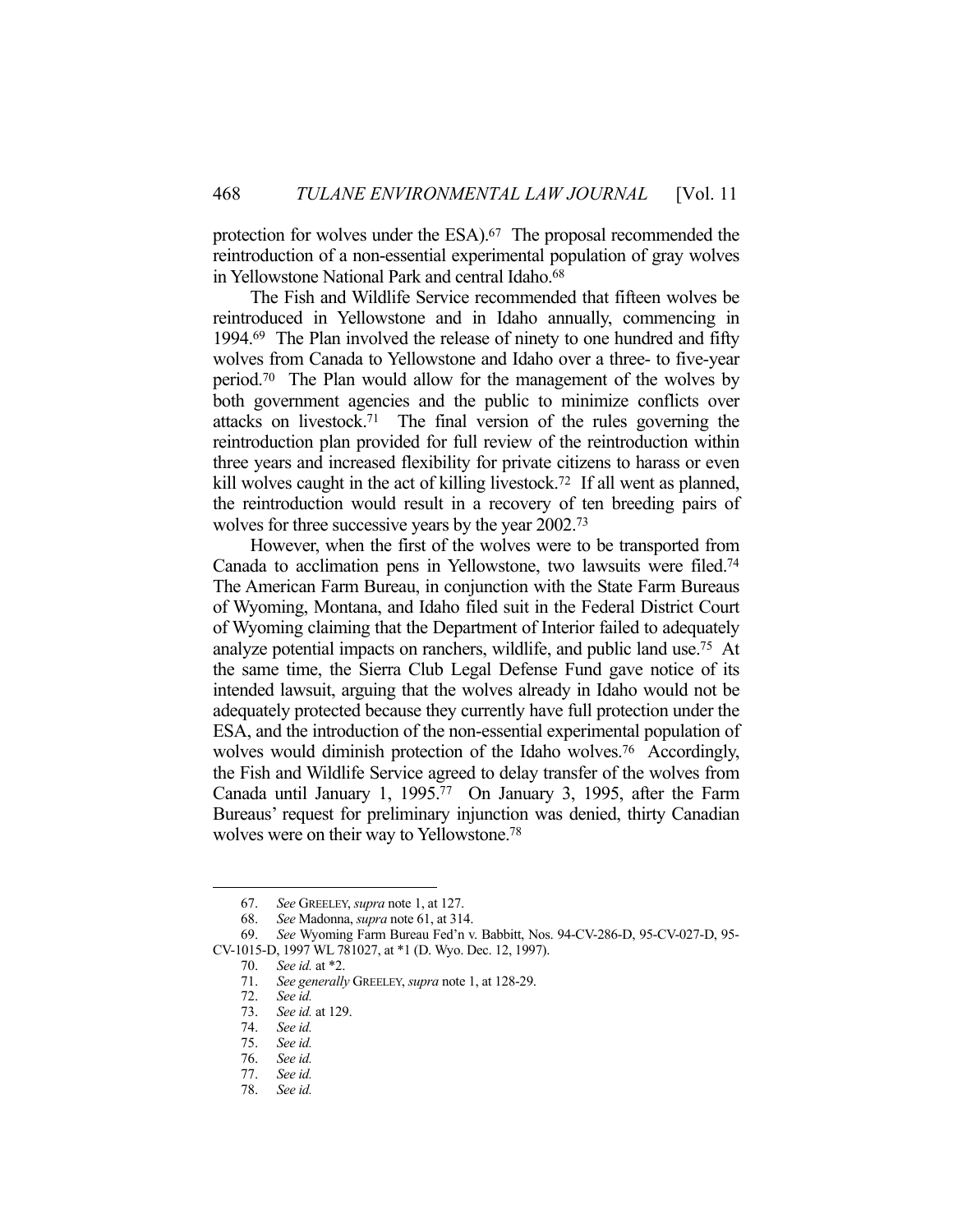The Farm Bureaus filed an emergency appeal in the Tenth Circuit to bar release of the wolves.79 A forty-eight hour stay was granted and the wolves had to endure thirty-six additional hours in their crates.<sup>80</sup> On January 14, 1995, four wolves ran free in Idaho and within a week eleven more would follow.<sup>81</sup> By January 20, six more wolves were released into acclimation pens where they would stay until March 21, 1995.82

 Since 1987, Defenders of Wildlife have established a system of compensation to reimburse ranchers in the Northern Rockies for verified livestock losses caused by wolves.<sup>83</sup> They raised \$100,000 from private donors to help eliminate the major political opposition to wolf recovery and to shift the economic burden of wolf recovery from livestock producers to those who support the reintroduction.<sup>84</sup> In 1992, the fund began to award \$5,000 to landowners who allowed wolves to raise pups to adulthood on their land.<sup>85</sup> Total payments from 1987 through September 1997 amounted to \$42,243, compensating forty-six ranchers for a total of sixty-two cattle and 141 sheep killed by wolves.<sup>86</sup>

 By the end of 1997, the number of wolves in Yellowstone was between eighty-five and ninety.<sup>87</sup> It is expected that the number will exceed one hundred by spring 1998.88 "The recovery of the wolf has been regarded as one of the great American conservation successes of the second half of the century."89

## IV. UNITED STATES DISTRICT COURT FOR THE DISTRICT OF WYOMING: "THE WOLF REINTRODUCTION IS ILLEGAL"

 On December 12, 1997, United States District Court Judge Downes held that the wolf reintroduction program was illegal and ordered that all reintroduced wolves and their offspring be removed from Yellowstone.90

 <sup>79.</sup> *See id.*

 <sup>80.</sup> *See id.* 

 <sup>81.</sup> *See id.* 

 <sup>82.</sup> *See id.* 

 <sup>83.</sup> *See* Defenders of Wildlife, *Wolf Compensation Trust* (visited Jan. 7, 1998) <http://www.defenders.org/wolfcomp.html>.

 <sup>84.</sup> *See id.* 

 <sup>85.</sup> *See id.* 

 <sup>86.</sup> *See id.* 

 <sup>87.</sup> *See* Ralph Maughan, *History and Current Status of the Yellowstone Wolf Reintroduction* (visited on Jan. 8, 1998) <http://www.poky.srv.net/~jjmrm/wpages/yell-o.htm>.

 <sup>88.</sup> *See id.* 

 <sup>89.</sup> *Id.* 

 <sup>90.</sup> *See generally* Wyoming Farm Bureau Fed'n v. Babbitt, Nos. 94-CV-286-D, 95-CV-027-D, 95-CV-1015-D, 1997 WL 781027 (D. Wyo. Dec. 12, 1997) (the reintroduction violated the ESA).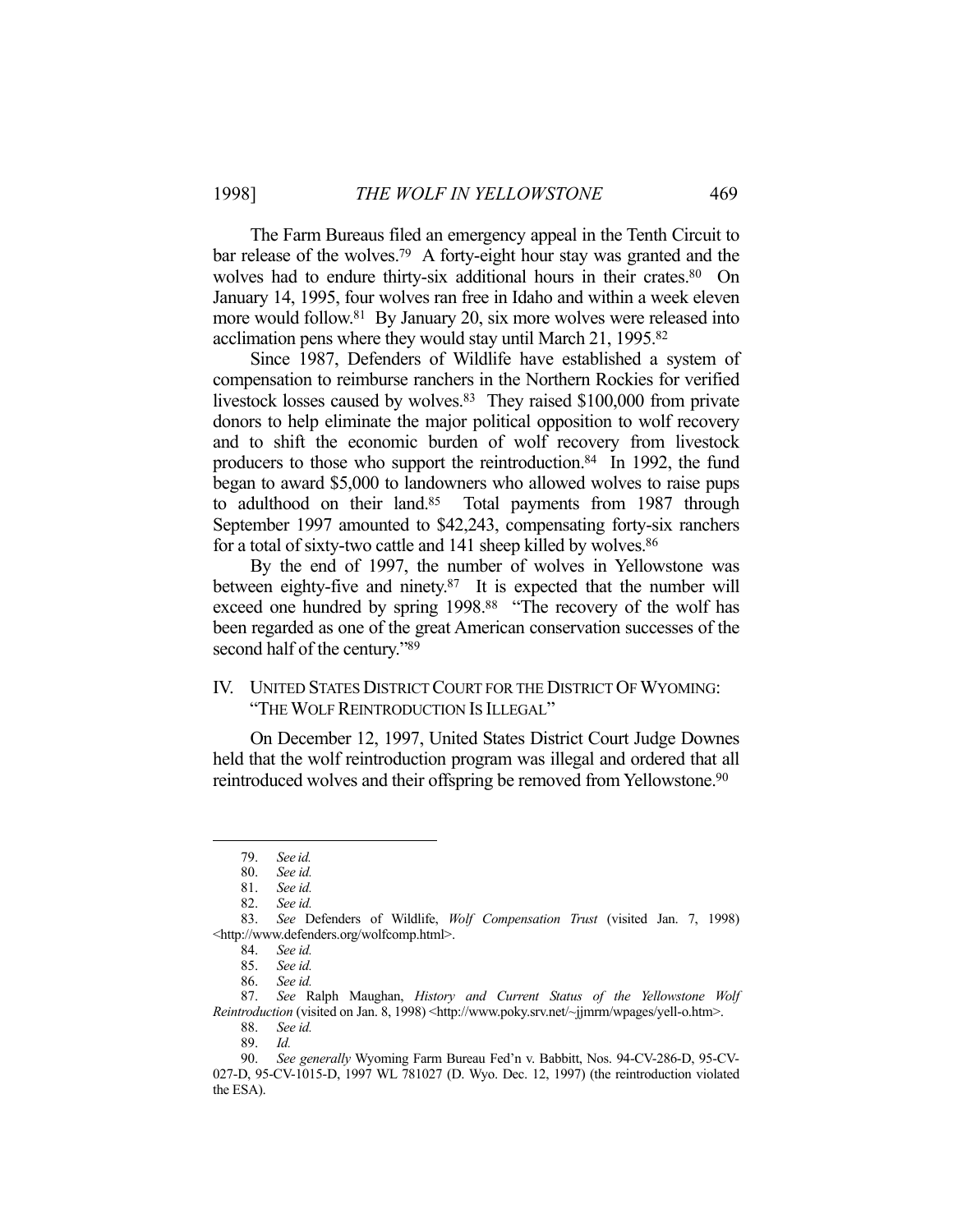The Plaintiffs in the action included Wyoming, Montana, and Idaho Farm Bureau Federations.<sup>91</sup> The Farm Bureaus represent individuals who reside, farm, and ranch within the Yellowstone and Idaho areas.<sup>92</sup>

 The Farm Bureaus asserted eleven claims contending, among other items, that the "Canadian" wolves were neither threatened or endangered and, accordingly, could not be reintroduced under Section 10(j) of the ESA.93 The Plaintiffs also contended that Defendants implemented the reintroduction plan without consulting with affected private landowners and obtaining an agreement with those persons holding an interest.<sup>94</sup> They further argued that Defendants failed to consider and respond to their comments before implementation of the plan.95 The court stated that the Fish and Wildlife Service had consulted with affected landowners and other interested members of the public and that legislative history does not require full agreement among the parties.<sup>96</sup> The court further held that the comments of the public were considered and implemented into the plan.97

 Other Plaintiffs, James R. and Cat D. Urbigkits, residents of Pinedale, Wyoming, and researchers on naturally occurring and "allegedly genetically distinct wolves in the Yellowstone and Wyoming area," asserted that the Fish and Wildlife Service failed to investigate the alleged existence of naturally occurring wolves in the Yellowstone area.<sup>98</sup> The court held that the Fish and Wildlife Service did not adequately investigate the alleged existence of the naturally occurring wolves in the area but came to a reasonable conclusion that there were none.<sup>99</sup>

 Both Plaintiffs then argued that Defendants violated Section 10(j) of the ESA when they introduced a population of an endangered species within that species' current range and that the experimental population area overlaps the existing current range of naturally occurring gray wolves.100 The Plaintiffs further alleged that Defendants could not maintain an experimental population in the Yellowstone and central Idaho area because the experimental population is not "wholly separate geographically from nonexperimental populations of the same species"

 <sup>91.</sup> *See id.* at \*2.

 <sup>92.</sup> *See id.* 

 <sup>93.</sup> *See id.* at \*3.

 <sup>94.</sup> *See id.* at \*13.

 <sup>95.</sup> *See id.* at \*14.

 <sup>96.</sup> *Id.* at \*13.

 <sup>97.</sup> *Id.* at \*14. *Id.* at \*3.

 <sup>99.</sup> *Id.*

 <sup>100.</sup> *See id.* at \*18.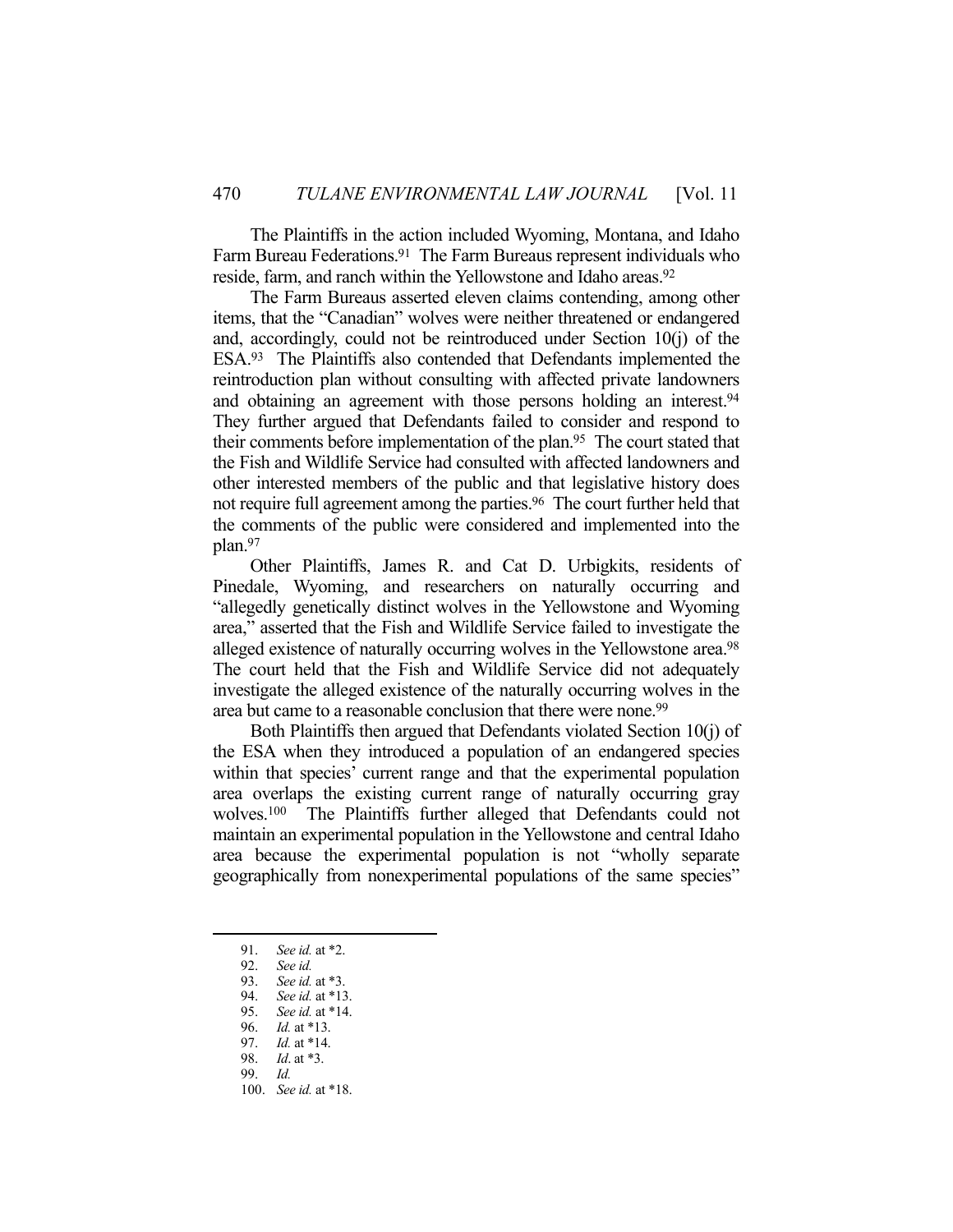(the naturally occurring Montana wolf population).101 Plaintiffs supported their argument by relying on the reported sightings of wolves in the Yellowstone and central Idaho areas (some sightings of naturally occurring wolves as well as some wolves filtering in from Montana).102 Defendants countered by stating that there were no known "populations" of naturally occurring wolves within the Yellowstone and central Idaho areas.103

 Defendants further argued that "population" includes "at least 2 breeding pairs of wild wolves successfully raising at least 2 young each for 2 consecutive years" and that lone sightings of wolves in the area do not constitute a "population."104 The court determined that Congress did not intend to "allow reduction of ESA protection to existing natural populations in whole or in part" when it enacted Section  $10(i)$ .<sup>105</sup> The court further held that when an

experimental population overlaps, in whole or in part, with natural populations of the same species, the introduced specimens can no longer be treated as an 'experimental population' separate from the non-introduced specimens and, therefore, full ESA protections must be afforded to all members of the species in the area of overlap.<sup>106</sup>

Although Defendants argued that this overlap should not apply to "lone dispersers," the court reasoned that congressional history mandates that the overlap can occur between "individuals" and "specimens" of a particular species, as well as populations.107 The court went on to state that "where non-introduced specimens intermingle with introduced specimens of the same species it would be impossible for law enforcement to effectively identify and treat the specimens separately."108 The court finally held that a population cannot be treated as experimental when separation occurs solely as a result of "random and unpredictable events" and not from "reasonably predictable" events.<sup>109</sup>

 In its conclusion the court asserted that "where artificially introduced and naturally occurring wolves overlap, all of the overlapping animals (both introduced and non-introduced) must be accorded the full protections due them as members of an endangered species."110

 <sup>101.</sup> *See id.*

 <sup>102.</sup> *See id*.

 <sup>103.</sup> *See id.* 

 <sup>104.</sup> *Id.* at \*19.

 <sup>105.</sup> *Id.* at \*20.

 <sup>106.</sup> *Id*.

 <sup>107.</sup> *Id.* at \*21.

 <sup>108.</sup> *Id.*

 <sup>109.</sup> *Id.*

 <sup>110.</sup> *Id*. at \*22.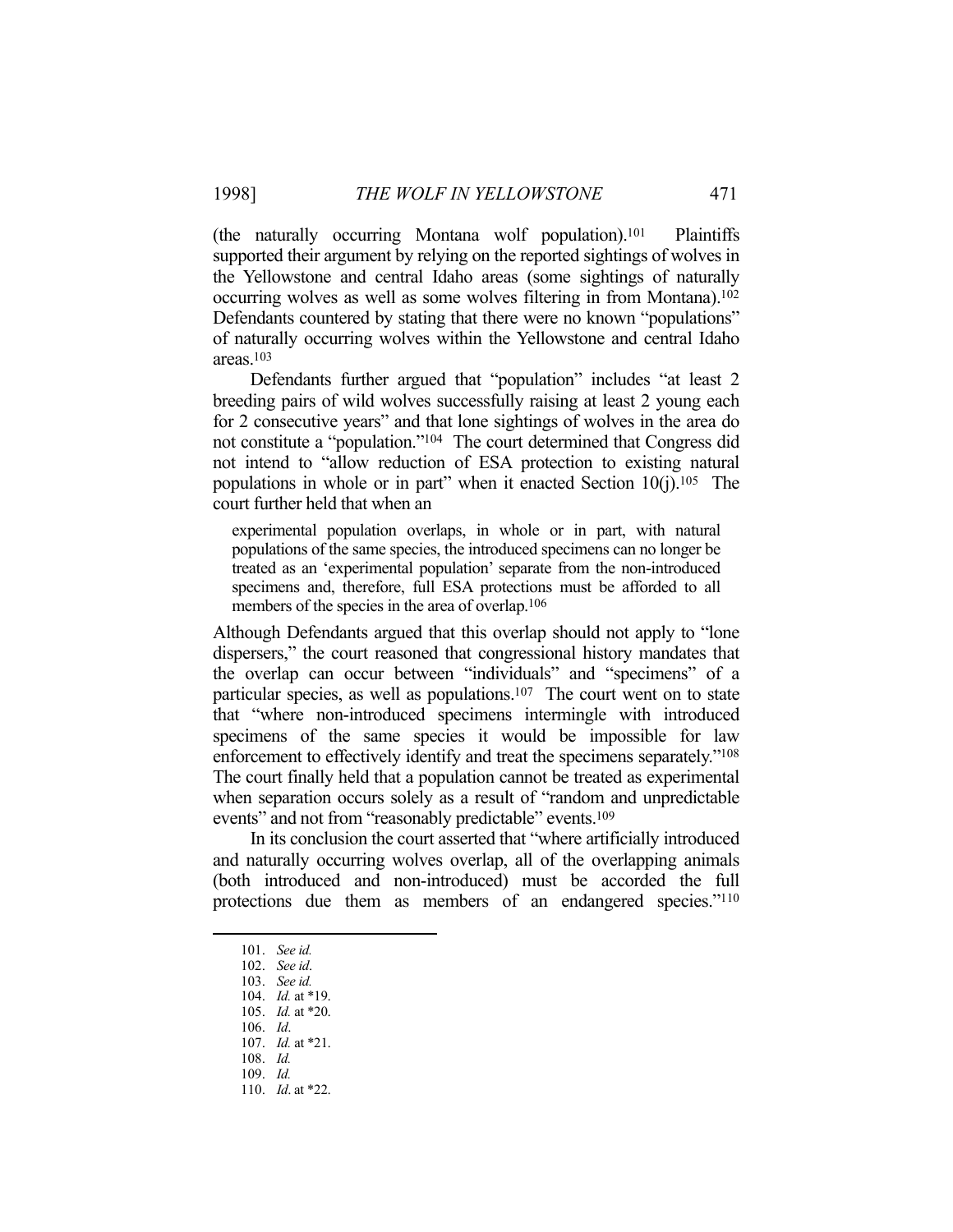Moreover, "the introduction of an experimental population cannot operate as a de facto 'delisting' of naturally occurring wolves."111 The National Audubon Plaintiffs had contended that the central Idaho reintroduction plan illegally denied full ESA protection for wolves naturally migrating to central Idaho, and the court agreed.112 However, the court determined that since the plan was illegal, Defendants must remove the reintroduced wolves and their offspring from the Yellowstone and central Idaho areas.113 Judge Downes stayed the judgment pending appeal.114

 The National Audubon Society, another Plaintiff, intends to appeal the decision because it maintains that it did not challenge the Fish and Wildlife Service's decision to use Section 10(j) for the reintroduction of the wolves to Yellowstone and Idaho; instead, it challenged the Fish and Wildlife Service's proposal that the natural wolves recolonizing in Idaho be stripped of their full ESA protections as endangered species.<sup>115</sup> In other words, the Farm Bureaus challenged the actual reintroduction of the wolves into the Yellowstone area, while the National Audubon Society challenged the "de facto delisting of naturally occurring wolves in Idaho."116 The National Audubon's position was further distinguished by the fact that the Farm Bureaus claimed that the Fish and Wildlife Service simply could not put Canadian wolves on the ground in Yellowstone and Idaho, while the National Audubon Society questioned what would happen to the naturally occurring wolves already in Idaho after the Fish and Wildlife Service put experimental wolves into the same area. 117

 Judge Downes seems to have allowed the "episodic wolf presence in a few areas to extend to the entire reintroduction zone."118 Additionally, he erred in "combining the analysis of when [the Fish and Wildlife Service] can initiate the experimental population rule (which does not involve the 'wholly separate geographically' requirement), with the analysis of when a population must lose its status as experimental (which does involve the 'wholly separate geographically' requirement)."119 It is not clear how Judge Downes concluded that the whole reintroduction was illegal and thus the wolves must be returned to Canada. Canada made it

<u>.</u>

118. *Id.*

 <sup>111.</sup> *Id*. at \*23.

 <sup>112.</sup> *See id.* 

 <sup>113.</sup> *Id.*

 <sup>114.</sup> *Id.* 

 <sup>115.</sup> *See* Doug Hannold, *Earthjustice Legal Defense Fund: Synopsis of Judge Downes' Wolf Ruling* (visited Jan. 16, 1998) <http://www.poky.srv.net/~jjmrm/downes-synop.htm>.

 <sup>116.</sup> *Id.*

 <sup>117.</sup> *See id.*

 <sup>119.</sup> Hannold, *supra* note 115.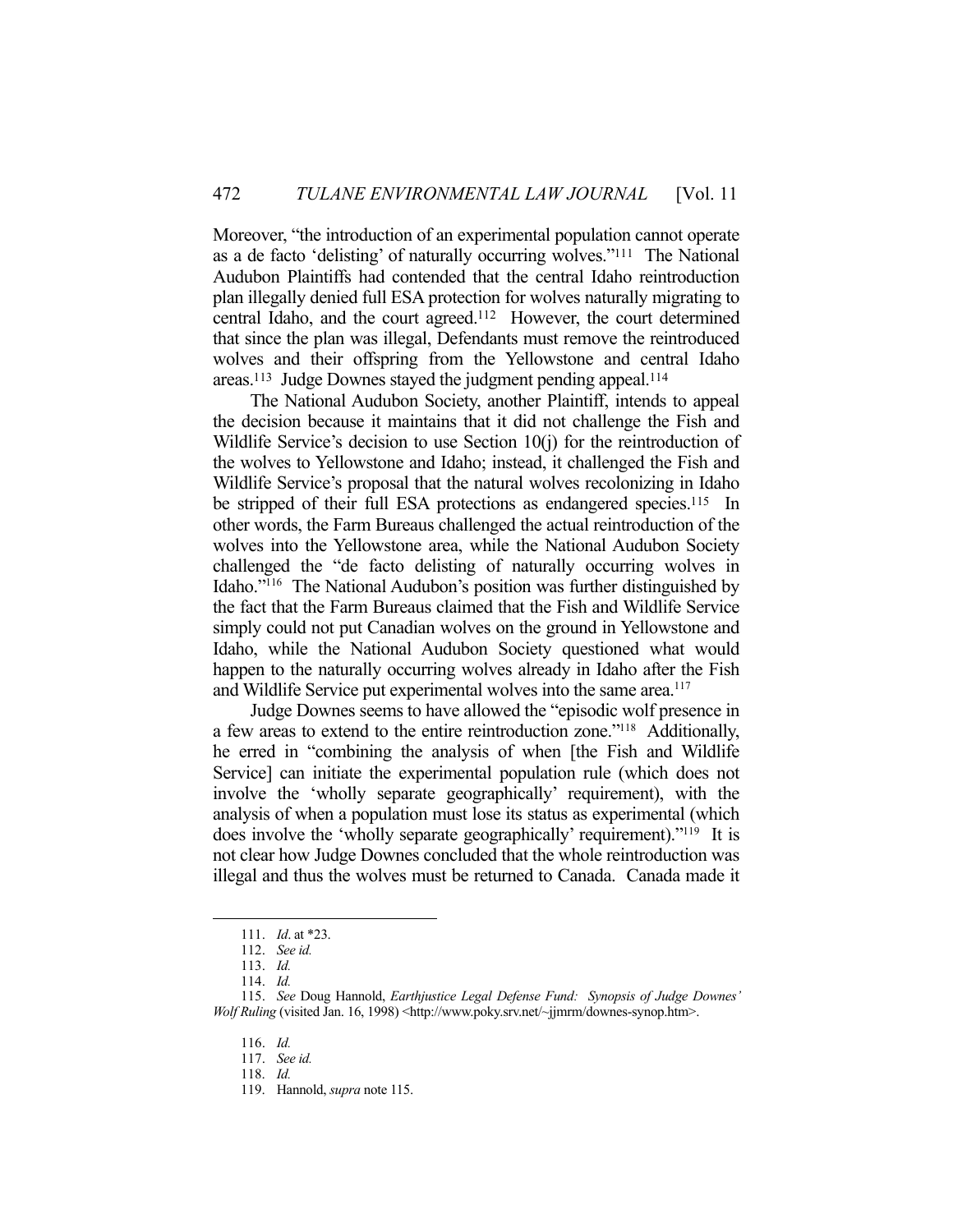clear that the wolves were not to be returned. Therefore, removal could mean killing the wolves because zoos do not have enough room to take them.120

 Defenders of Wildlife and the National Wildlife Federation have also appealed the Tenth Circuit decision. It is also expected that the United States Department of the Interior will appeal. Secretary of the Interior Bruce Babbitt is trying to find a way to extend full protection to all of the reintroduced wolves under the ESA.<sup>121</sup>

## V. BEYOND THE TENTH CIRCUIT: KEEPING THE WOLVES IN YELLOWSTONE

#### *A. Further Exploring the Endangered Species Act*

 The reintroduction of the wolf has been highly successful and it would be unfortunate to undo what many have worked years to achieve. The Interior Department regulations imply that where artificially introduced wolves overlap in an area inhabited by naturally occurring wolves, the ESA must afford both groups full protection as endangered species.<sup>122</sup> There have been some confirmed sightings of about ten to twenty wolves in Idaho over the years.<sup>123</sup> Judge Downes did not acknowledge the fact that the overlap occurs only in a partial area of the land used for reintroduction. He did not address the fact that in the region where the overlap occurs, both the reintroduced and the naturally occurring wolves should be granted full protection under the ESA. The reintroduced wolves would merely enjoy a status of higher protection. As stated above, when the experimental population evolves into an area that is no longer a "wholly separate geographical" area, then the population will lose its status as an experimental population and regain full ESA protection.124 The Urbigkits, Plaintiffs in the Downes decision, argued additionally that the ESA requires the consideration of wolf subspecies.125 Since the gray wolf, indigenous to the Yellowstone area, may be found in the Yellowstone area, and because this species of wolf is genetically distinct from the Canadian gray wolf, both should be afforded full ESA

 <sup>120.</sup> *See* Ralph Maughan, *Ralph Maughan's Wolf Report* (visited Jan. 16, 1998) <http://www.poky.srv.net/~jjmrm/maughan.html>.

 <sup>121.</sup> Associated Press, *Babbitt Calls Wolf Project Large Success*, IDAHO STATESMAN, Dec. 21, 1997, at 10A.

 <sup>122.</sup> *See* Wildlife & Fisheries, 50 C.F.R. § 17.80 (1998).

 <sup>123.</sup> *See* Jennifer A. Heck, *Congressional Research Service Report for Congress: Reintroduction of Wolves* (visited Jan. 8, 1998) <http://www.cnie.org/nle/biodv-13.html>.

 <sup>124.</sup> *See* Hannold, *supra* note 115.

 <sup>125.</sup> *See* Wyoming Farm Bureau Fed'n v. Babbitt, Nos. 94-CV-286-D, 95-CV-027-D, 95- CV-1015-D, 1997 WL 781027, at \*15 (D. Wyo. Dec. 12, 1997).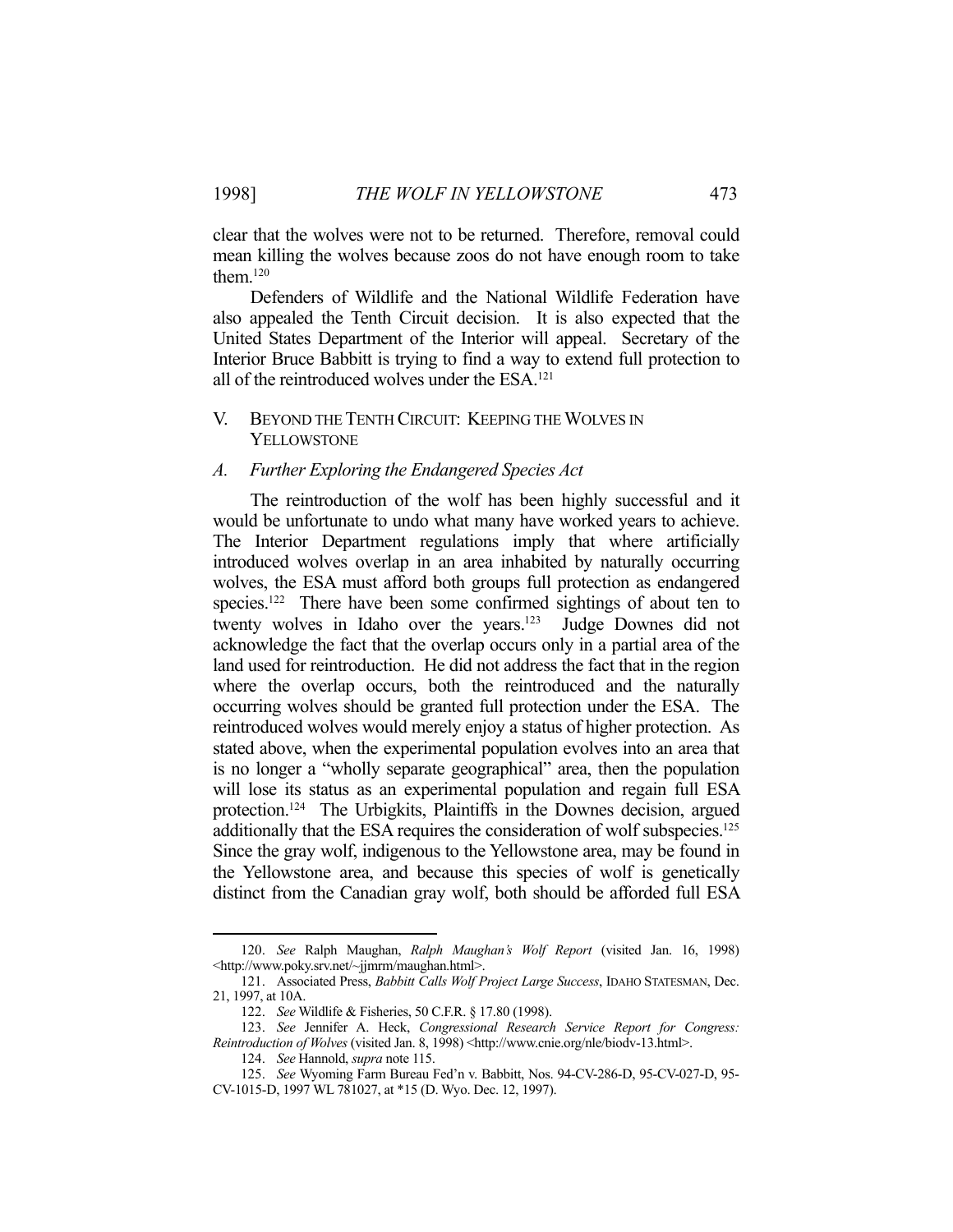protection because it would be impossible for an individual to tell the two apart. When the ESA lists a species as endangered, genetically distinct populations and subspecies may be preserved under that one heading.126

 Judge Downes held that experimental population areas cannot be "outside the current range" of the gray wolf, and refused to interpret this wording to mean outside the "current territory of naturally occurring packs of such species."127 Reading this provision "outside the current range" could include most areas of the United States, considering wolves have a tendency to travel many miles over their lifetimes.<sup>128</sup> It is foreseeable that in years to come some wolves may migrate into the Yellowstone area. But as of now, it is unlikely that there has been any migration.

 Additionally, the number of reintroduced wolves is close to the one hundred wolf goal in each area. Yellowstone currently has ninety wolves and Idaho has seventy-five.<sup>129</sup> This is a successful increase from the sixty-six wolves captured in Canada and released into Yellowstone and Idaho in 1995 and 1996.130 Once the wolves reach the plan's goal of one hundred wolves (or ten breeding pairs) in each area, they can be delisted as endangered under the ESA, allowing for more limited wildlife management regulations.

 Finally, if the wolves were legally declared as endangered or threatened after removing their "non-essential experimental" designation, they would enjoy full protection under the ESA and thus would be nontransportable and untouchable.<sup>131</sup>

# *B. The Public Trust Doctrine: The Nonessential Experimental Population and Compensation Programs Are Unnecessary*

The public trust doctrine "creates a legal obligation for the state to hold certain natural resources in trust for the people, and a duty for the state to protect and to preserve these resources."<sup>132</sup> Some ranchers and private landowners argue that efforts to protect wildlife that restrict their

 <sup>126.</sup> *See* ESA, 16 U.S.C. § 1532(16) (1994). "Species" includes any subspecies of wildlife and any distinct populations of a species. *See id.*

 <sup>127.</sup> Hannold, *supra* note 115.

 <sup>128.</sup> *See* Brian N. Beisher, *Are Ranchers Legitimately Trying to Save Their Hides Or Are They Just Crying Wolf—What Issues Must be Resolved Before Wolf Reintroduction to Yellowstone National Park Proceeds?, 29 LAND & WATER L. REV. 417, 428 (1994).* 

 <sup>129.</sup> *See* Jeffrey Kluger, *The Big (Not So Bad) Wolves of Yellowstone* (visited Jan. 16, 1998) <http://www.pathfinder.com/time/magazine/1998/dom/980119/nation.the\_big\_not\_so\_ba1.html>.

 <sup>130.</sup> *See* CNN Interactive, *Judge Says Wolf Reintroduction Program Is Illegal* (visited Jan.

<sup>17, 1998) &</sup>lt;http://cnn.com/EARTH/9712/13/wolf.ruling/index.html>.

 <sup>131.</sup> *See* 16 U.S.C. § 1539 (1994).

 <sup>132.</sup> Anna R.C. Caspersen, *The Public Trust Doctrine and the Impossibility of "Takings" by Wildlife*, 23 B.C. ENVTL.AFF. L.REV. 357, 358 (1996).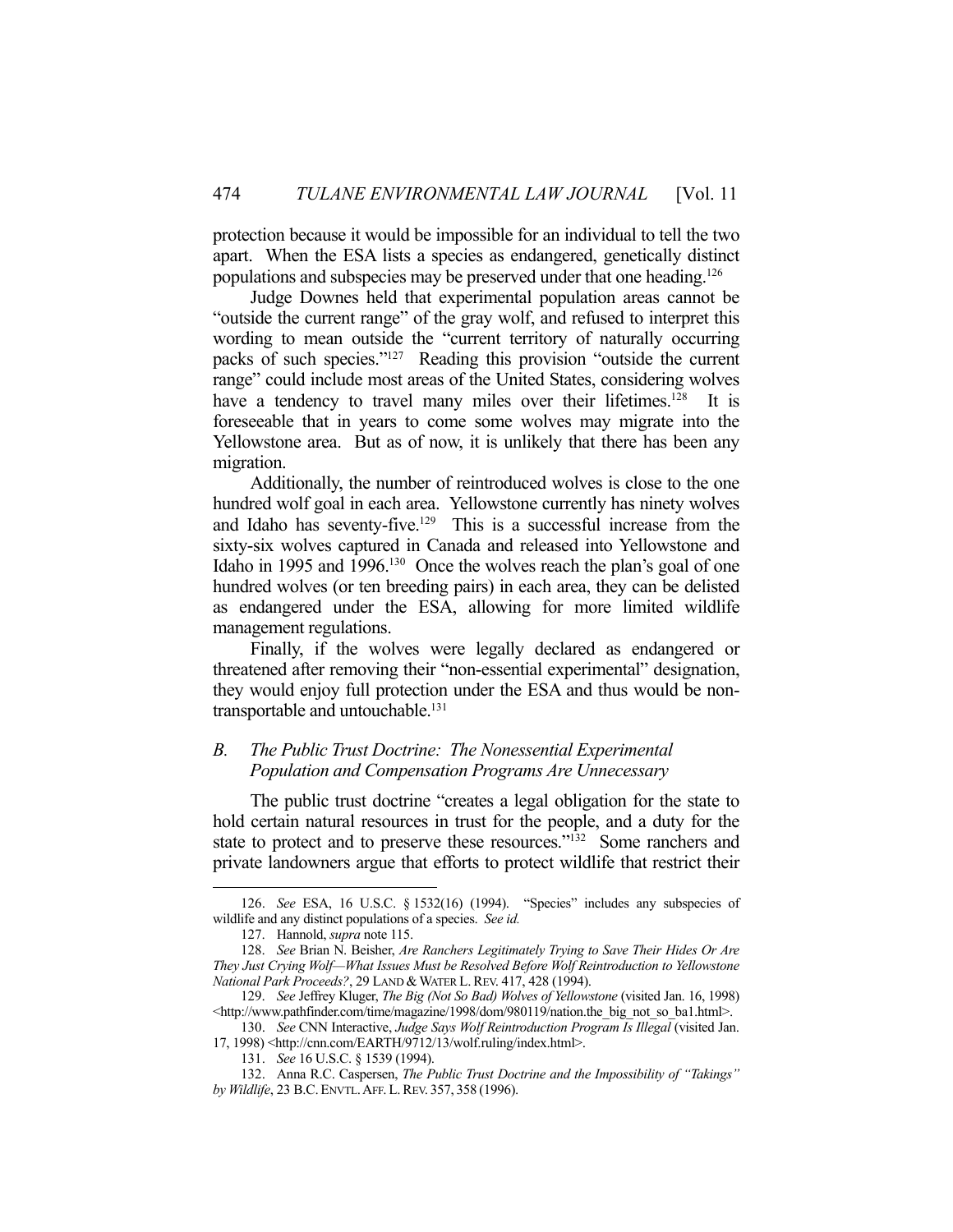land usage or result in the increased risk of attacks on livestock constitute a "taking" of private property requiring compensation.<sup>133</sup>

 The public trust doctrine allows for certain public resources to be enjoyed by everyone, and the state acts as trustee to prevent their abuse.<sup>134</sup> There are four key elements to a public trust.<sup>135</sup> First, there must be an object or a thing with which the trust is concerned.136 This is "any wild element that cannot be owned individually," such as wildlife.<sup>137</sup> Second, there must be a trustee responsible for acting in the best interests of the trust.138 The state is the trustee in a public trust. The third element of a public trust is the beneficiary who is benefited by the trust.139 In a public trust, the beneficiary is the public. Finally, there is the "settlor" of the trust, who is the "creator of the assets of the trust."140

 An important case which furthered the notion of wildlife as a public trust was *Barrett v. State*. 141 This case involved a suit by property owners against the state of New York for damage caused to their woodlands by beavers reintroduced to the area.<sup>142</sup> The New York Supreme Court held that the reintroduction of the beavers did not constitute a "taking" by the state due to private property damaged as a result of the reintroduction.<sup>143</sup> The court concluded that the state has a general right to protect wild animals and the preservation of these animals is a matter of public interest, therefore no one could complain of the incidental injuries that may result from such protection.<sup>144</sup> The United States District Court for the District of Wyoming has also stated, in *Clajon v. Petera*, 145 that it is "well-settled that wild animals are not the private property of those whose land they occupy, but are instead a sort of common property whose control and regulation are to be exercised as a trust for the benefit of the people."<sup>146</sup>

 Although some argue that damage caused by wildlife constitutes a physical taking, the government has stressed that it neither owns nor

 <sup>133.</sup> *See id.* at 359.

 <sup>134.</sup> *See id.* at 361.

 <sup>135.</sup> *See id.*

 <sup>136.</sup> *See id.*

 <sup>137.</sup> *See id.*

 <sup>138.</sup> *See id.*

 <sup>139.</sup> *See id.*

 <sup>140.</sup> *Id.*

 <sup>141. 116</sup> N.E. Rep. 99 (N.Y. 1917).

 <sup>142.</sup> *See id.* at 100.

 <sup>143.</sup> *Id*.

 <sup>144.</sup> *Id.*

 <sup>145. 854</sup> F. Supp. 843 (D. Wyo. 1994).

 <sup>146.</sup> *Id.* at 850 (quoting Mountain States Legal Foundation v. Hodel, 799 F.2d 1423 (10th

Cir. 1986) (en banc)).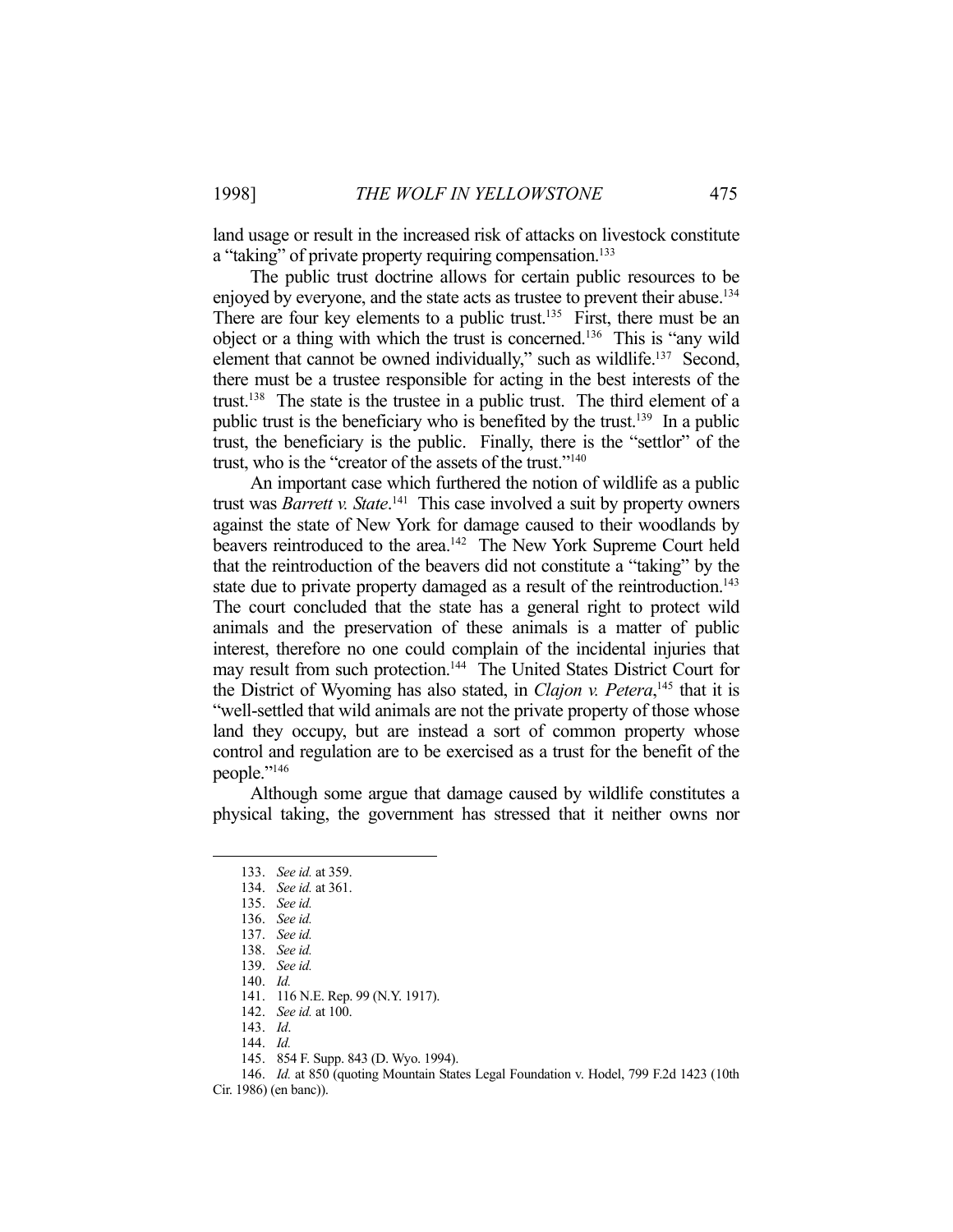controls wildlife and cannot be responsible for any damage caused by wildlife to landowners.<sup>147</sup> By the same token, private landowners have never been understood to own the wildlife on their property, so nothing is taken from them when they are prevented from destroying or killing the animals.148 "Since a private property owner's land always has been subject to use by wildlife, driving the wildlife to extinction in an area should not result in compensation when efforts are made for its rehabilitation."<sup>149</sup> "Wildlife ... always has  $\lceil \rceil$  the prior, natural right to inhabit private land."150

 The reintroduction of the wolf in Yellowstone has been viewed as righting a past wrong: the extirpation of the wolf.151 Ranchers, on the other hand, fervently disapprove. Therefore, the government sought to placate them by reintroducing the wolves into Yellowstone as "nonessential experimental" populations so that the ranchers may kill wolves attacking their livestock or be compensated for the death of their livestock.<sup>152</sup> As is apparent from the recent United States District Court of Wyoming's decision, the efforts to compromise with the ranchers have been ineffective because ranchers still are not satisfied. The concept of "non-essential, experimental populations" has in this instance been ineffective, and is likely unnecessary.

 The public trust doctrine's protection of wildlife empowers the government with both the right to protect wolves and other endangered species and a duty to preserve them.<sup>153</sup> If the Fish and Wildlife Service removed the "non-essential experimental" population designation and dropped the compensation efforts, the public trust doctrine should apply and protect both the government and other wolf reintroduction proponents. This doctrine "should not be undermined by unnecessary compromises."154 The public trust doctrine asserts that private property rights never existed for the ranchers in the first place and, accordingly, nothing has been taken from them.155 Wildlife, which naturally includes wolves, has arguably been incorporated into the public trust doctrine.<sup>156</sup> If wolves are within the public trust, ranchers cannot argue that attacks on their livestock by wolves are "takings."

 <sup>147.</sup> *See* Caspersen, *supra* note 132, at 385.

 <sup>148.</sup> *See id.* at 387.

 <sup>149.</sup> *Id.*

 <sup>150.</sup> *Id.*

 <sup>151.</sup> *Id.* at 389.

 <sup>152.</sup> *See id.* at 389-90.

 <sup>153.</sup> *See id*. at 390.

 <sup>154.</sup> *Id*.

<sup>155.</sup> *See* 5 FRANK GRAD, TREATISE ON ENVIRONMENTAL LAW § 10.05(6) (1997).

 <sup>156.</sup> *See id.* § 12.04(4).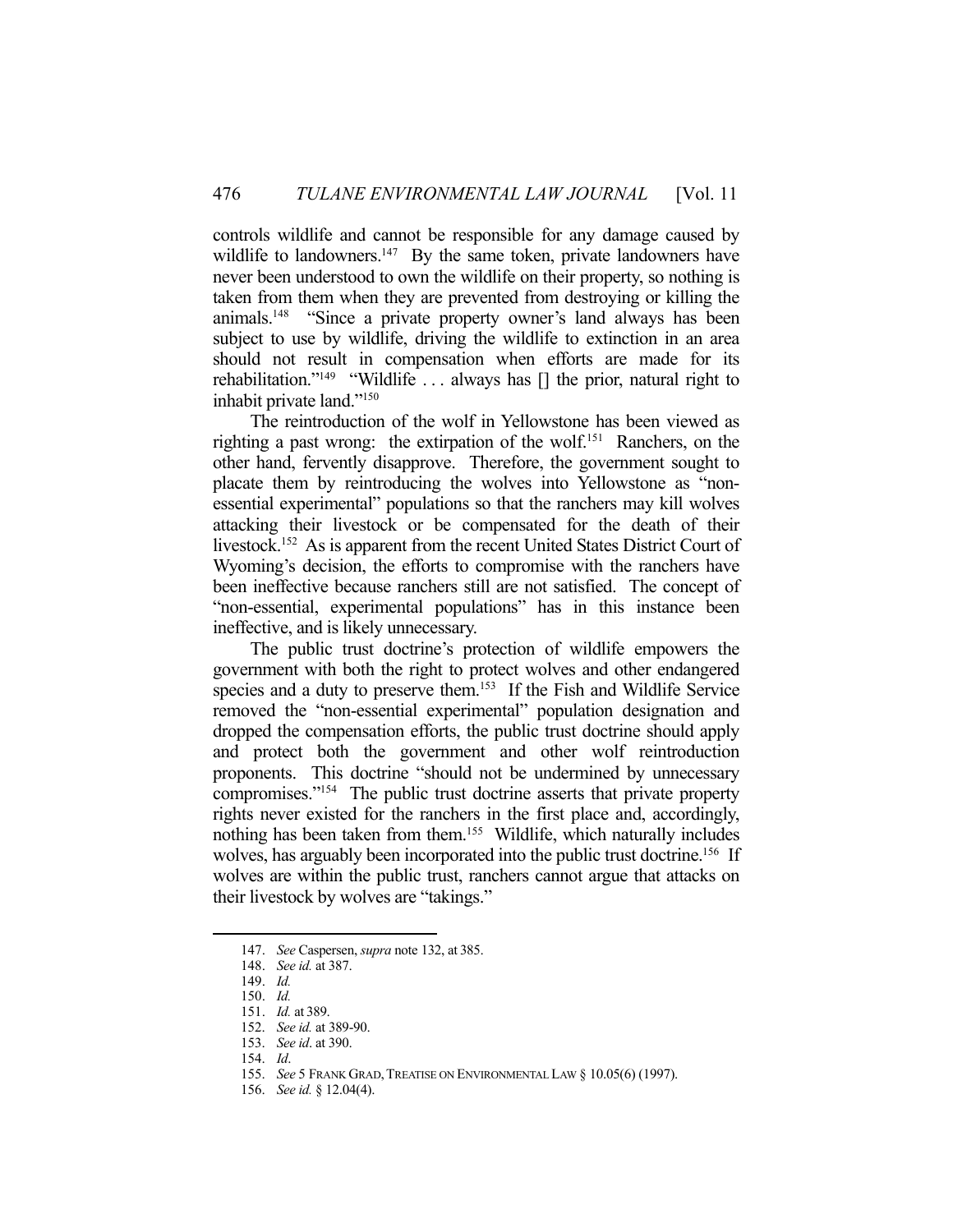#### VI. CONCLUSION

 "The wolf is the embodiment of wildness, and Yellowstone is the symbol of wild places. It's like returning the heartbeat to the heart."<sup>157</sup> The recent district court decision will effectively sound the death knell for the wolves in Yellowstone. Canada will not take them back. The zoos are already beyond capacity. Therefore, government officials would most likely have to kill approximately 160 wolves in Yellowstone and Idaho and could run the risk of accidentally killing naturally occurring wolves in the area in violation of the ESA.

 Conversely, some of the wolves may never be caught, thus relisting them as fully protected under the ESA. By the time the appeals actually are decided, the wolves in Idaho and Yellowstone will decisively increase in number because they have formed packs and are reproducing at a normal rate.<sup>158</sup> These wolves are also interbreeding with native wolves, and the pups produced will be fully protected under the ESA.<sup>159</sup> There has already been confirmed interbreeding in the Kelly Creek drainage area in Idaho County.<sup>160</sup> This would adversely effect the ranchers because they would not have the power to kill a wolf for attacking their livestock. Killing a fully protected endangered species results in huge fines and/or a jail sentence.<sup>161</sup> Ironically, ranchers also would not be compensated by Defenders of Wildlife for any livestock lost. Ranchers could virtually get the very thing they feared most – an increase in the wolf population without the compensation protection they now receive.

 Furthermore, the wolves should not be removed; they should be relisted as fully protected under the ESA because these wolves have already been introduced, and their removal might require their extermination. The wolves could be relocated if caught killing livestock and ranchers could still be compensated by Defenders of Wildlife.

 However, it really is not necessary to take these extra precautions for ranchers because the public trust doctrine applies to shield the government from any obligation to compensate the rancher for livestock attacks. The rancher has no right in the first place to kill or harm any wolf caught in the act of killing livestock because the property right over

 <sup>157.</sup> Cyberwest Magazine, *An Old Friend(?) Returns With a Howl* (citing Renee Askins of the Wolf Fund in Jackson, Wyoming) (visited Jan. 7, 1998) <http://www.cyberwest. com/v1nwwst2.html>.

 <sup>158.</sup> *See* J. Robb Brady, *A Nightmare in the Making* (visited Jan. 16, 1998) <http://www.idahonews.com/123197/opinion/11650.htm>.

 <sup>159.</sup> *See id.*

 <sup>160.</sup> *See id.*

 <sup>161.</sup> *See generally* 16 U.S.C. § 1540 (1994).